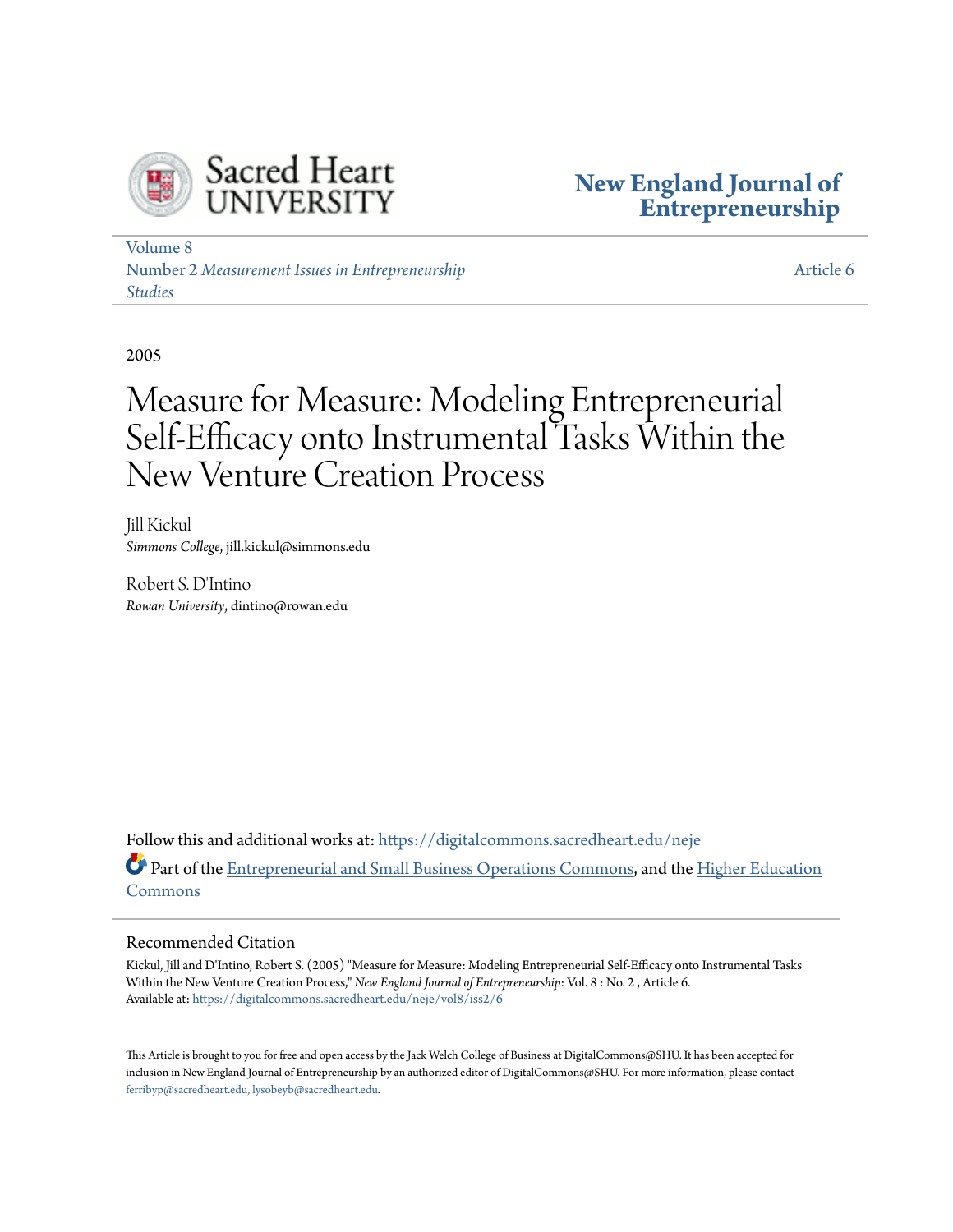## **Measure for Measure: Modeling Entrepreneurial Self-Efficacy onto Instrumental Tasks Within the New Venture Creation Process**

## Jill Kickul Robert S. D'Intino

*W examine the various components of entrepreneurship*<br> *published entrepreneurial self-efficacy instruments are test-*<br> *published entrepreneurial self-efficacy instruments are testneurial self-efficacy within the entrepreneurship literature from a measurement perspective.Two ed and compared. Additionally, we study how self-efficacy relates with many of the tasks and roles identified within the entrepreneurial new venture life-cycle. Our study suggests relationships between self-efficacy, perceived skills, and abilities to manage a new venture, and entrepreneurial intentions to start a new venture.We discuss relationships between entrepreneurship research and university teaching and make specific suggestions on how further work on improving measurement in entrepreneurship will benefit both research and teaching effectiveness.*

Entrepreneurship has always been a vibrant productive force in the economy and at the forefront of adaptation and growth of new markets (Gavron, Cowling, Holtham and Westall 1998). Future entrepreneurs must continually find innovative ways to introduce new products, services, and technological processes. Entrepreneurship educators are experiencing a growing demand to help facilitate the development of a nacient entrepreneur's success. Many entrepreneurial-oriented students are searching for universities that offer courses to assist them in developing the knowledge, skills, and abilities necessary for the effective launch,management,and growth of their new ventures. As educators formulate and implement their entrepreneurship programs, many have used previous research to assist them in identifying the skill sets and behaviors associated with new venture creation, and to further understand the influence of entrepreneurs' perceptions (Cooper,Woo, and Dunkelberg 1988) and their intentions (Bird 1988; Krueger, Reilly, and Carsrud 2000) on their entrepreneurial behavior (Shaver and Scott 1991).

Examining the role of entrepreneurial self-efficacy is one way to understand the new venture creation process to assist educators in the design of new entrepreneurship curriculum and courses. Self-efficacy may play an important role in uncovering the essential skills set needed throughout the various stages of the entrepreneurial life-cycle.The purpose of this article is to examine the various components of entrepreneurial self-efficacy within the entrepreneurship literature from a measurement perspective. Additionally, we seek to understand how self-efficacy relates with many of the

tasks and roles that have been identified within the entrepreneurial life-cycle (see Figure 1). Finally, we further investigate the association between these critical tasks and entrepreneurial intentions (Boyd and Vozikis 1994).

#### **Entrepreneurial Self-Efficacy**

The construct of self-efficacy has been widely applied in psychology as an individual difference variable. Self-efficacy is defined by Bandura (1977) as people's judgments of their capabilities to organize and execute courses of actions required to attain designated types of performances.It is concerned not with the skills one has but with the judgments of what one can do with whatever skills one possesses. Self-efficacy is believed to be related to one's choice of activities, one's effort and persistence, thought processes, and emotional reactions when confronted by obstacles (Bandura 1977; Lent, Brown, and Hackett 1994). Self-efficacy is acquired gradually through the development of complex cognitive, social, linguistic, and physical skills that are obtained through education and life experience (Bandura 1982; Gist 1987).Thus, the acquisition of skills and task competencies based on past performance and achievements reinforces self-efficacy and contributes to higher aspirations and future performance (Herron and Sapienza 1992). Research examining self-efficacy and knowledge gained has found that pretraining self-efficacy measures positively predict learning outcomes (e.g., Gist, Schwoerer, and Rosen 1989; Martocchio and Weber 1992).

Self-efficacy has a number of theoretical and practical implications for entrepreneurial success because initiating a new venture requires unique skills and abilities. In this study we examine two published research studies that developed entrepreneurial self-efficacy measurement instruments and compare them. The entrepreneurial selfefficacy research by De Noble, Jung, and Ehrlich (1999) identified the following six theoretical dimensions of entrepreneurial self-efficacy:

- 1. Risk and uncertainty management skills
- 2. Innovation and product development skills
- 3. Interpersonal and networking management skills
- 4. Opportunity recognition
- 5. Procurement and allocation of critical resource
- 6. Development and maintenance of an innovative environment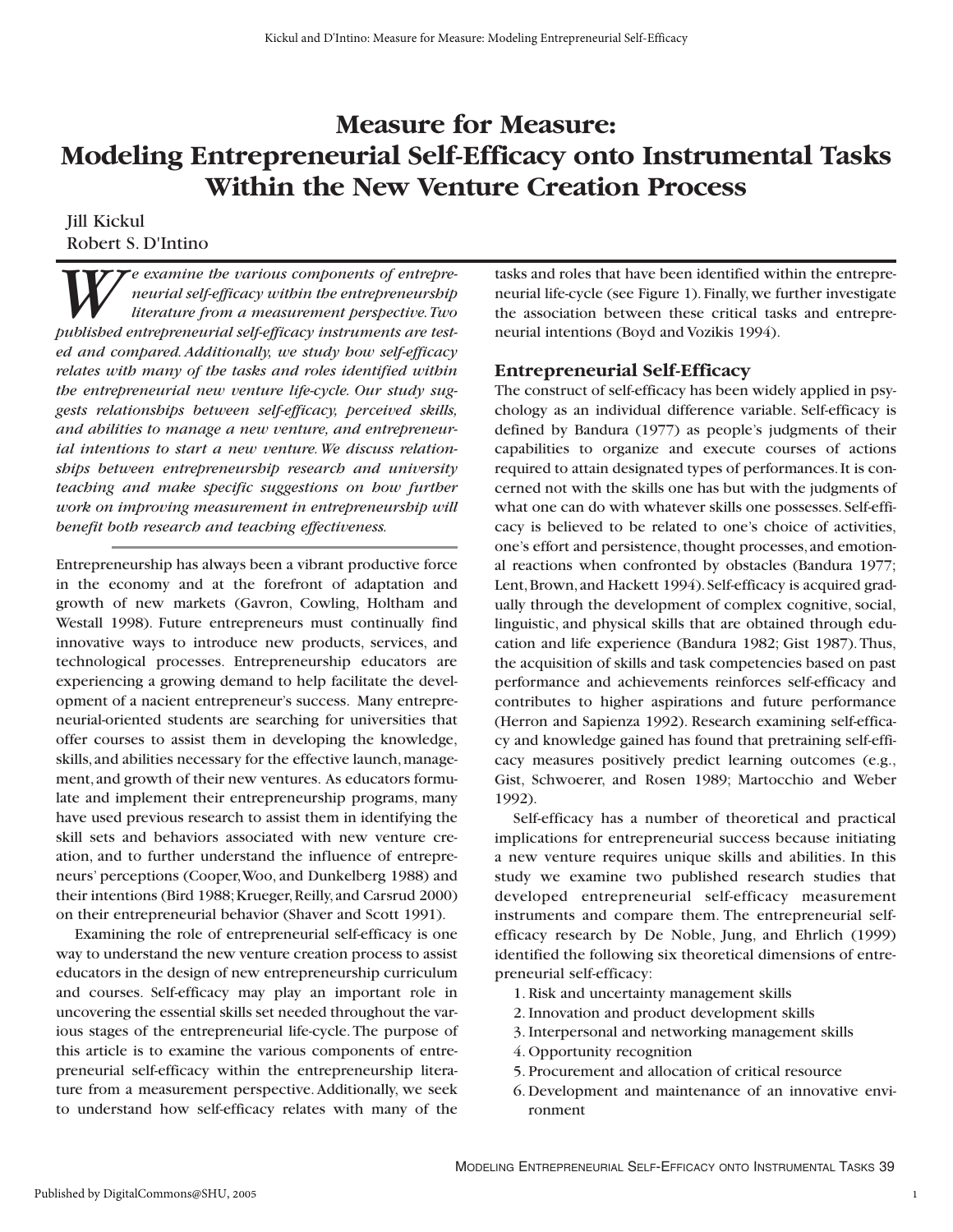

**Figure 1. Relationship of Self-Efficacy to Tasks and Roles Identified within the Entrepreneurial Life-cycle**

Chen,Greene,and Crick (1998) has also proposed and identified the following five entrepreneurial self-efficacy factors:

- 1. Marketing (e.g., set and marketing goals and expand business)
- 2. Innovation (e.g., new venturing and new ideas)
- 3. Management (e.g., reduce risk and uncertainty)
- 4. Risk-taking (e.g.,makes decisions under uncertainty and risk)
- 5. Financial control (e.g., develop financial system and internal controls)

Both of these researcher teams found many of these selfefficacy factors to be related to entrepreneurial intentions.As mentioned earlier, one of the purposes of our article is to examine how these entrepreneurial self-efficacy factors advocated by De Noble et al. (1999) and Chen et al. (1998) converge on several of the underlying self-efficacy dimensions.That is, from a measurement standpoint, we will begin to investigate the convergent and discriminant validity of the two published entrepreneurial self-efficacy measures. Many of these factors may not only be associated with the broad construct of intentionality but also associated with many of the critical tasks and roles that have been identified within the entrepreneurial life-cycle.

#### **Method**

#### *Overview*

Study participants were 138 graduate students enrolled in a part-time MBA (Master of Business Administration) program at a large, midwestern university. These students were recruited from entrepreneurship or management courses included within the graduate curriculum. Of the 138 participants, 53 percent were male and 47 percent were female. The average age was 26.20 years. All participants were informed that we were conducting research to better understand their attitudes and beliefs regarding entrepreneurial ventures. In their study questionnaire, students were asked to provide responses about their interest in starting their own business (entrepreneurial intentions) as well as their perceived skills and abilities in performing entrepreneurial roles and tasks.

#### *Measures*

*Entrepreneurial Self-Efficacy (De Noble et al. 1999).* We employed De Noble et al.'s 34-item self-efficacy measure that includes six core dimensions:

1. Risk and uncertainty management skills ("I can work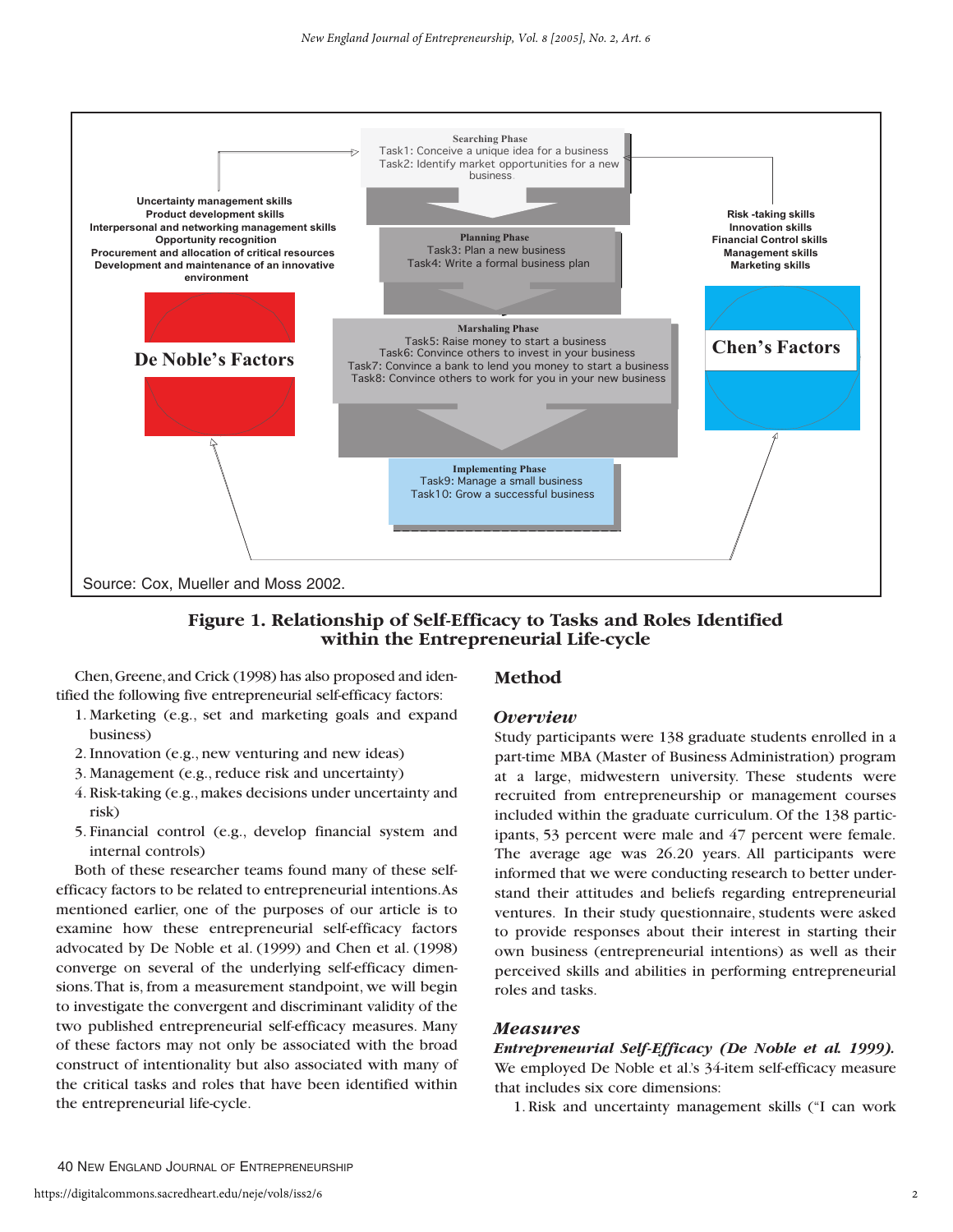productively under continuous stress, pressure and conflict.")

- 2. Innovation and product development skills (" I can originate new ideas and products.")
- 3. Interpersonal and networking management skills ("I can develop and maintain favorable relationships with potential investors.")
- 4. Opportunity recognition ("I can see new market opportunities for new products and services.")
- 5. Procurement and allocation of critical resources ("I can recruit and train key employees.")
- 6. Development and maintenance of an innovative environment ("I can develop a working environment that encourages people to try out something new.")

Participants rated themselves on how capable they believe they are in performing each task using a 7-point Likert scale where 1 represents "Strongly Disagree"and 7 represents "Strongly Agree."

*Entrepreneurial Self-Efficacy (Chen et al. 1998).* We also had participants rate themselves on Chen et al's 22-item self-efficacy measure. As mentioned earlier, their scale included five factors (marketing, innovation, management, risk-taking , and financial control. Again, participants rated themselves on how capable they believe they are in performing each task using a 7-point Likert scale where 1 represents "Strongly Disagree" and 7 represents "Strongly Agree."

## **Entrepreneurial Life-Cycle Tasks and Roles**

Cox,Mueller,and Moss (2002) created a scale to measure participant's perceptions of their ability to perform many of the instrumental functions within each stage of the entrepreneurial life-cycle. Our study participants were asked to think about the process of starting a new business venture in terms of the following ten tasks statements of the Cox et al. instrument (see Figure 1 for the statements). For each statement, participants rated their level of confidence on a 7-point Likert scale  $(1 = "Not Conflict"; 7 = "Completely"$ Confident").

## **Entrepreneurial Intentions to Start a New Venture**

Two items from Crant (1996) were used to measure entrepreneurial intentions:"I will probably own my own business one day," and "It is likely that I will personally own a small business in the relatively near future." Moreover, two additional items specifically designed for this study were also used: "Being 'my own boss' is an important goal of mine," and "I often think of having my own business." Responses to these items were indicated on a 7-point Likert scale (1 = "strongly disagree";  $7 =$  "strongly agree").

### **Results**

To examine the degree of convergence and divergence on the two measures of self-efficacy, the data were submitted to a factor analysis using principal components extraction and oblique rotation. An 11-factor solution resulted as indicated through our interpretation of the scree plot and the eigenvalues greater than 1.0. Comrey (1973) suggests that loadings in excess of .71 (50% overlapping variance) are considered excellent, .63 (40% overlapping variance) very good, .55 (30% overlapping variance) good, .45 (20% overlapping variance) fair, and .32 (10% overlapping variance) poor. Using this framework, items were chosen that were .45 or higher on one of the factors and were .32 or lower on the other factor.Table 1 displays the results of the factor analysis.

|                | <b>Table 1. Results of Factor Analysis</b> |               |              |                                               |                                             |              |        |  |  |  |
|----------------|--------------------------------------------|---------------|--------------|-----------------------------------------------|---------------------------------------------|--------------|--------|--|--|--|
|                | <b>Initial</b><br>Eigenvalues              |               |              | <b>Extraction Sums</b><br>of Squared Loadings | <b>Rotation Sums</b><br>of Squared Loadings |              |        |  |  |  |
| Factor         | Total                                      | % of Variance | Cumulative % | Total                                         | % of Variance                               | Cumulative % | Total  |  |  |  |
|                | 24.401                                     | 43.574        | 43.574       | 24.161                                        | 43.145                                      | 43.145       | 18.932 |  |  |  |
| $\overline{c}$ | 5.194                                      | 9.275         | 52.849       | 4.955                                         | 8.848                                       | 51.993       | 18.529 |  |  |  |
| 3              | 2.581                                      | 4.608         | 57.457       | 2.305                                         | 4.117                                       | 56.110       | 15.018 |  |  |  |
| 4              | 2.275                                      | 4.063         | 61.520       | 2.007                                         | 3.585                                       | 59.694       | 11.090 |  |  |  |
| 5              | 1.787                                      | 3.192         | 64.712       | 1.554                                         | 2.775                                       | 62.469       | 3.606  |  |  |  |
| 6              | 1.607                                      | 2.869         | 67.58        | 11.341                                        | 2.395                                       | 64.865       | 9.135  |  |  |  |
|                | 1.602                                      | 2.860         | 70.441       | 1.326                                         | 2.368                                       | 67.233       | 11.499 |  |  |  |
| 8              | 1.355                                      | 2.420         | 72.861       | 1.022                                         | 1.826                                       | 69.058       | 10.367 |  |  |  |
| 9              | 1.228                                      | 2.193         | 75.055       | .920                                          | 1.644                                       | 70.702       | 7.950  |  |  |  |
| 10             | 1.110                                      | 1.982         | 77.037       | .844                                          | 1.507                                       | 72.209       | 3.908  |  |  |  |
| 11             | 1.034                                      | 1.846         | 78.882       | .775                                          | 1.384                                       | 73.593       | 1.774  |  |  |  |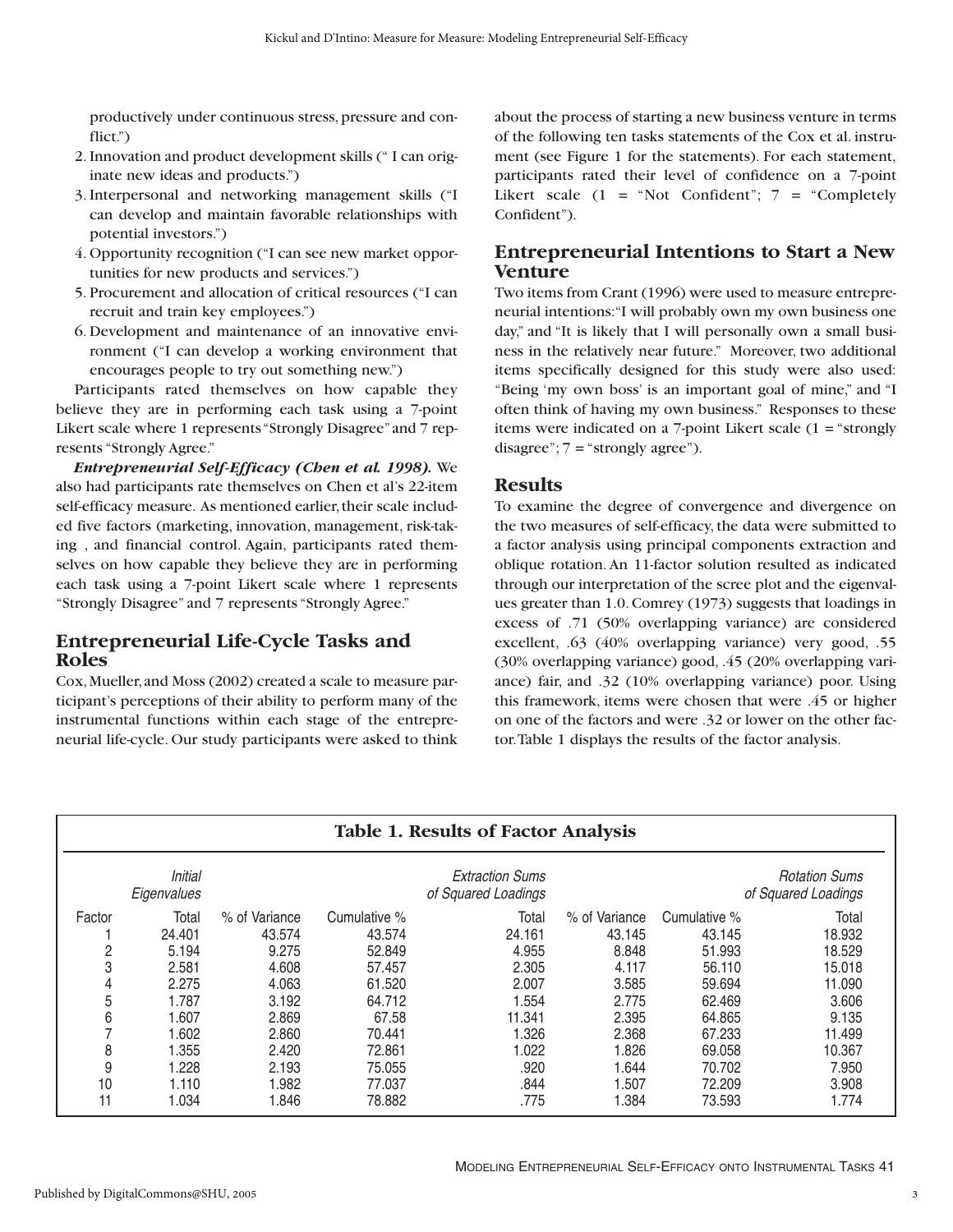| Table 2.<br><b>Measures and Factors</b>                                                                                 |                |                |        |          |        |                |                |          |        |        |          |
|-------------------------------------------------------------------------------------------------------------------------|----------------|----------------|--------|----------|--------|----------------|----------------|----------|--------|--------|----------|
|                                                                                                                         | <b>Factors</b> |                |        |          |        |                |                |          |        |        |          |
|                                                                                                                         | 1              | $\overline{2}$ | 3      | 4        | 5      | $6\phantom{1}$ | $\overline{7}$ | 8        | 9      | 10     | 11       |
| <b>Expand business</b>                                                                                                  | .984           |                | $-104$ |          |        |                |                |          |        |        | .128     |
| New products and services                                                                                               | .942           | .128           | $-124$ |          |        |                |                |          |        |        | .144     |
| Set and meet sales goals                                                                                                | .936           | .173           |        |          |        | $-194$         | $-165$         |          |        |        |          |
| Set and attain profit goals                                                                                             | .921           |                |        | .197     | .130   |                | $-268$         |          |        | .179   |          |
| New venturing and new ideas                                                                                             | .903           |                |        |          |        | .105           | $-123$         |          | .150   |        | .140     |
| New methods of production, marketing, and management                                                                    | .902           | $-163$         |        | $-120$   |        | .143           |                |          |        |        |          |
| Set and meet market share goals for my company                                                                          | .895           |                |        |          |        |                |                |          |        |        |          |
| Establish position in product market                                                                                    | .861           |                | .101   | .142     |        |                |                |          | $-102$ |        | $-143$   |
| New markets and geographic territories                                                                                  | .817           |                |        |          |        |                |                | $-0.110$ |        | .137   |          |
| Conduct a market analysis                                                                                               | .752           | $-192$         | .381   |          | .116   |                | $-263$         | .118     |        | $-148$ | $-115$   |
| Strategic planning and develop information system                                                                       | .614           |                |        |          |        |                | .187           |          |        |        | $-115$   |
| Reduce risk and uncertainty                                                                                             | .594           |                |        |          |        |                | .134           | $-148$   | .194   |        |          |
| Make decisions under uncertainty and risk                                                                               | .509           |                |        |          | .136   | $-186$         | .246           |          | .161   | $-141$ |          |
| I can develop new relationships with key people who are<br>connected to capital sources.                                |                | .915           | .114   | $-217$   | .134   | .162           | $-104$         | $-157$   | $-214$ | .117   |          |
| I can see new market opportunities for new products and services                                                        |                | .890           |        | $-118$   |        | .152           |                | .121     | $-116$ |        |          |
| I can develop and maintain favorable relationships with potential<br>investors                                          |                | .868           | $-109$ |          | .116   |                |                |          |        |        |          |
| I can identify new areas for potential growth                                                                           |                | .765           |        |          |        |                |                | .216     |        |        |          |
| I can react quickly to take advantage of business opportunities                                                         |                | .759           |        |          |        | $-115$         |                | .215     |        |        | .133     |
| I can convince others to join with me in pursuit of my vision                                                           | .154           | .755           | $-142$ |          | $-176$ |                |                |          |        |        | .196     |
| I can persuade others to accept my viewpoint                                                                            |                | .638           | .156   |          |        |                | $-102$         |          | .216   | .131   |          |
| I can encourage people to take initiative and responsibilities for<br>their ideas and decisions, regardless of outcomes |                | .634           |        | .166     | $-113$ | .136           | .205           |          |        |        |          |
| I can inspire others to embrace the vision and values of the                                                            |                |                |        |          |        |                |                |          |        |        |          |
| company                                                                                                                 |                | .474           | .175   | .116     | $-157$ | $-171$         |                |          | .272   | .305   | .224     |
| I can work productivity under continuous stress, pressure,<br>and conflict                                              | .263           | .464           | .145   | .282     | .102   |                | $-172$         |          |        |        | $-138$   |
| I can originate new ideas and products                                                                                  |                | .432           |        | .148     |        | .320           | .146           |          | $-150$ |        | $-0.357$ |
| Take calculated risks                                                                                                   | .359           | .405           |        | $-162$   |        | $-289$         | .323           |          | .157   |        | $-110$   |
| I can manage the negotiation process to obtain outcomes<br>favorable to me                                              |                | .357           | .322   | .338     | .118   | $-171$         |                |          |        | $-148$ | .301     |
| I can determine what the business will look like.                                                                       |                | .354           |        | .223     |        |                |                | .250     |        | .132   |          |
| I can react quickly to unexpected change and failure                                                                    |                |                | .883   | $-187$   |        |                |                |          |        | .203   | .108     |
| I can tolerate unexpected changes in business conditions                                                                | $-101$         |                | .692   |          |        |                |                | .237     | .148   | $-201$ | .176     |
| I can discover new ways to improve existing products                                                                    |                | .312           | .638   | $-0.363$ |        | .133           |                | .121     |        |        |          |
| I can maintain a positive outlook despite setbacks and negative<br>feedback from naysayers                              | .185           |                | .588   | .392     | $-227$ | $-191$         | .122           | $-140$   | $-121$ |        |          |
| I can formulate a set of actions in pursuit of opportunities                                                            | .212           | .101           | .508   | .256     |        |                |                |          | $-177$ |        | $-130$   |
| I can develop a new working environment that encourages<br>people to try out something new                              | .115           | .198           | .394   | .109     |        | .292           | .138           | $-109$   | $-115$ |        |          |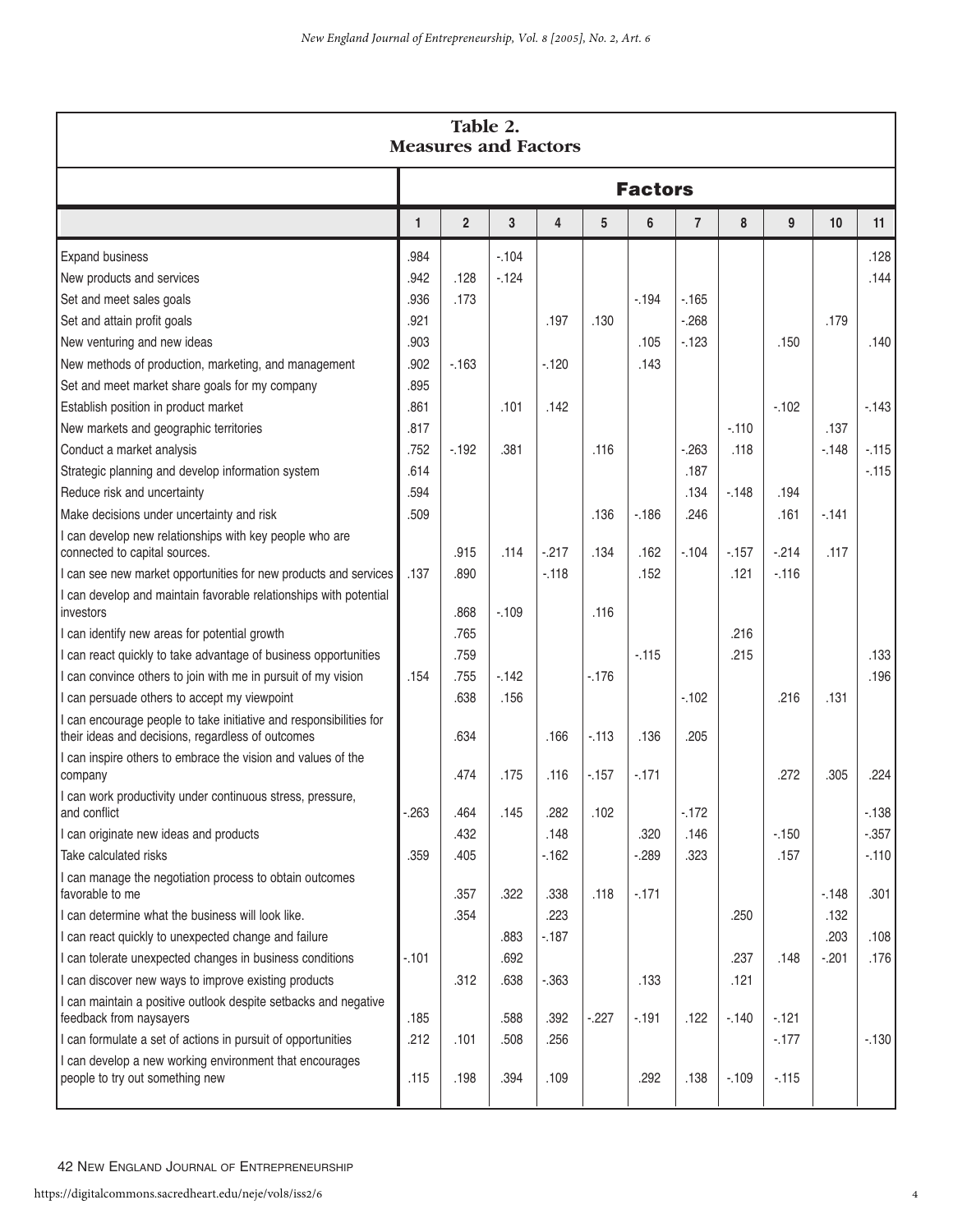#### *Table 2 continued*

|                                                                  | 1      | $\overline{2}$ | 3      | 4      | 5      | 6      | 7        | 8      | 9      | 10     | 11     |
|------------------------------------------------------------------|--------|----------------|--------|--------|--------|--------|----------|--------|--------|--------|--------|
|                                                                  |        |                |        |        |        |        |          |        |        |        |        |
| I can focus on the demands of the business despite the           |        |                |        |        |        |        |          |        |        |        |        |
| inevitable conflict between one's personal and professional life | .138   |                | $-226$ | .922   |        |        |          |        |        |        | $-165$ |
| I can persist in the face of adversity                           | $-239$ |                |        | .810   | .197   | .146   |          |        |        | .131   |        |
| can identify and build management teams                          |        |                | .209   | .258   |        | .141   | .214     | .110   |        | .161   | .154   |
| Develop financial system and internal controls                   |        |                |        |        | .922   |        |          |        |        |        | .105   |
| Perform financial analysis                                       |        | .155           | $-114$ |        | .842   |        |          |        |        |        |        |
| Control costs                                                    | .215   | $-107$         | .107   |        | .629   |        |          |        |        | .288   |        |
| can form partner or alliance relationships with others           |        | .130           |        |        |        | .894   | $-132$   |        |        | $-145$ | .153   |
| I can tap the expertise of others                                |        |                |        |        |        | .641   |          | .161   | .156   | .112   |        |
| can foster an interactive working environment                    |        |                |        | .162   | $-114$ | .487   | .166     |        | .147   |        |        |
| can create a working environment that lets people be more        |        |                |        |        |        |        |          |        |        |        |        |
| their own boss                                                   |        |                | $-173$ |        |        |        | .767     | .112   |        | .136   | $-115$ |
| can tolerate ambiguities                                         | $-176$ | $-241$         | .341   |        |        | $-124$ | .755     |        |        |        |        |
| I can develop contingency plans to recruit key technical staff   |        |                | .316   | $-197$ |        |        | .459     | .152   |        | .399   |        |
| Take responsibility for ideas and decisions                      | .318   |                |        |        |        |        | .414     | $-165$ | .305   |        | $-229$ |
| can design products that solve current problems                  | $-101$ | .136           | .151   |        |        |        | .134     | .763   | .152   |        |        |
| can create products that fulfill customers' unmet needs          | .215   | .289           |        |        |        |        |          | .639   | $-137$ |        |        |
| can bring product concepts to market in a timely manner          |        | $-130$         |        | .272   |        | .167   | .110     | .631   |        |        |        |
| Establish and achieve goals and objectives                       | .353   | $-138$         |        | .210   |        |        |          |        | .742   |        |        |
| Manage time by setting goals                                     | .201   |                | .132   |        |        |        |          |        | .659   |        | .177   |
| Define organizational roles, responsibilities, and policies      | .351   | $-102$         |        |        | .139   | .181   |          | $-133$ | .470   |        | .425   |
| Work under pressure and conflict                                 | .180   | .284           |        |        |        |        | .172     | $-138$ | .286   |        |        |
| can identify potential sources of funding for investment         |        | .331           | $-113$ | .134   | .168   |        | .183     |        | $-161$ | .577   |        |
| can articulate the vision and values of the organization         | $-163$ | .425           | .285   | .148   |        |        | $-0.320$ |        | .279   | .453   |        |
| can recruit and train new employees                              |        | .419           | .249   | $-134$ | .155   | .160   | $-157$   |        |        | .120   | .550   |
| Extraction Method: Principal Axis Factoring                      |        |                |        |        |        |        |          |        |        |        |        |

#### *Correlational and Regression Analyses*

To examine the relationship between the resulting factors and entrepreneurial tasks, we first investigated the relationship between the new factors (composites established for each) and entrepreneurial intentions. Correlational analysis revealed that Factors 2, 3, 8, 11 (four of De Noble et al.'s items) were related to intentions to start a new venture. These factors, as shown in Figure 2, were also significantly associated with each of the entrepreneurial instrumental tasks.

Additional analyses were also completed to examine the influence on the four phases and corresponding tasks on entrepreneurial intentions.Table 3 depicts the results of the regression analysis. The table displays the unstandardized regression coefficient (B), the standard error associated with  $B$  (SE B), and the standardized regression coefficient ( $\beta$ ). As shown in Table 3, tasks involving raising money to start a business (Marshaling, Task 5) and convincing others to invest in your business (Marshaling, Task 6) as well as the implementing task of managing a small business (Implementing, Task 9) were significantly related to intentions to start or launch a new business.

#### **Discussion**

Many entrepreneurial intentions models describing the context of entrepreneurial intentionality can be revised and strengthened by including the concept of self-efficacy. Entrepreneurial self-efficacy can be employed to better understand and explain both the development of entrepreneurial intentions and the conditions under which these intentions may be best translated into entrepreneurial actions.That is, the individual who has identified key efficacy perceptions about starting a business may set higher personal goals and may be more persistent in overcoming entrepreneurial challenges and obstacles, particularly early on in the launch of their venture.

Our factor analysis results revealed that the self-efficacy measures differed across multiple areas. Factor items and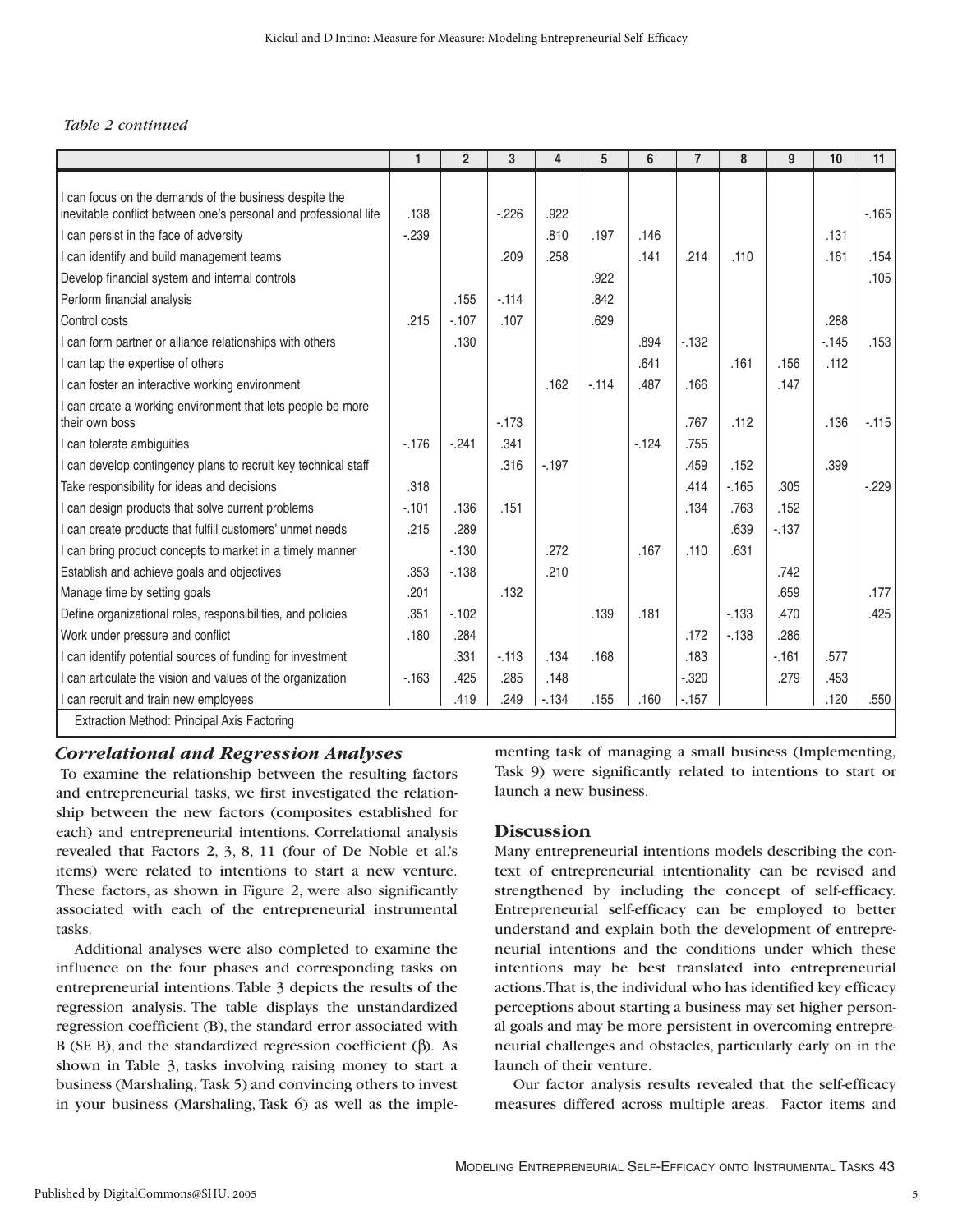

4 Factors related to Entrepreneurial Intentions **Figure 2. Relationship Between New Factors and Entrepreneurial Intentions**

loadings showed the divergence of De Noble et al.'s and Chen et al.'s entrepreneurial self-efficacy factors. Since they were both intended to measure the same construct, it seems further work may be needed to clarify how researchers operationalize and validate these scales. Four of De Noble et al.'s, factors were found to be related to the instrumental tasks within the entrepreneurial process.These tasks, particularly those involved in the marshalling and implementing phases of a new venture, were linked to entrepreneurial intentions. None of the tasks involved within the searching phase (e.g., conceive a unique idea for a business, and identify market opportunities for a new business) were found to be associated with intentions.

Many of these opportunity recognition tasks are critical in the initial building stages and ongoing growth stages of a new venture.The opportunity recognition process has been described as multidimensional, incorporating the search process for new ideas as well as the recognition of feasible business opportunities (Hills, Schrader, and Lumpkin 1999). While some entrepreneurs start ventures prior to identifying opportunities, as the venture moves beyond the start-up phase, the opportunity recognition process becomes vital to the venture's growth capability as it confronts new environ-

mental changes and seeks new innovations for growing the business (Zietsma 1999).

#### **Conclusions**

This study begins an initial step toward understanding entrepreneurial self-efficacy and how various researchers have operationalized the construct. It is our hope that future studies will examine how this entrepreneurial belief can assist nascent entrepreneurs as they become involved in the planning and launch of their venture. Considering the relationship between the entrepreneurial self-efficacy and the entrepreneurial intention, one can expect to enhance the entrepreneurial intention by putting systematic and continuous efforts on entrepreneurial self-efficacy. Many entrepreneurship courses focus on commonly identified entrepreneurial management and planning skills, but often ignore entrepreneurial skills, such as innovation and risk-taking. The teaching of entrepreneurial skills often tends to be technical, with insufficient attention paid to the cognition and belief systems of the entrepreneur. Educators should take into account entrepreneurial attitudes and perceptions when designing or assessing their entrepreneurship program and course objectives.

Finally, another approach to enhancing entrepreneurial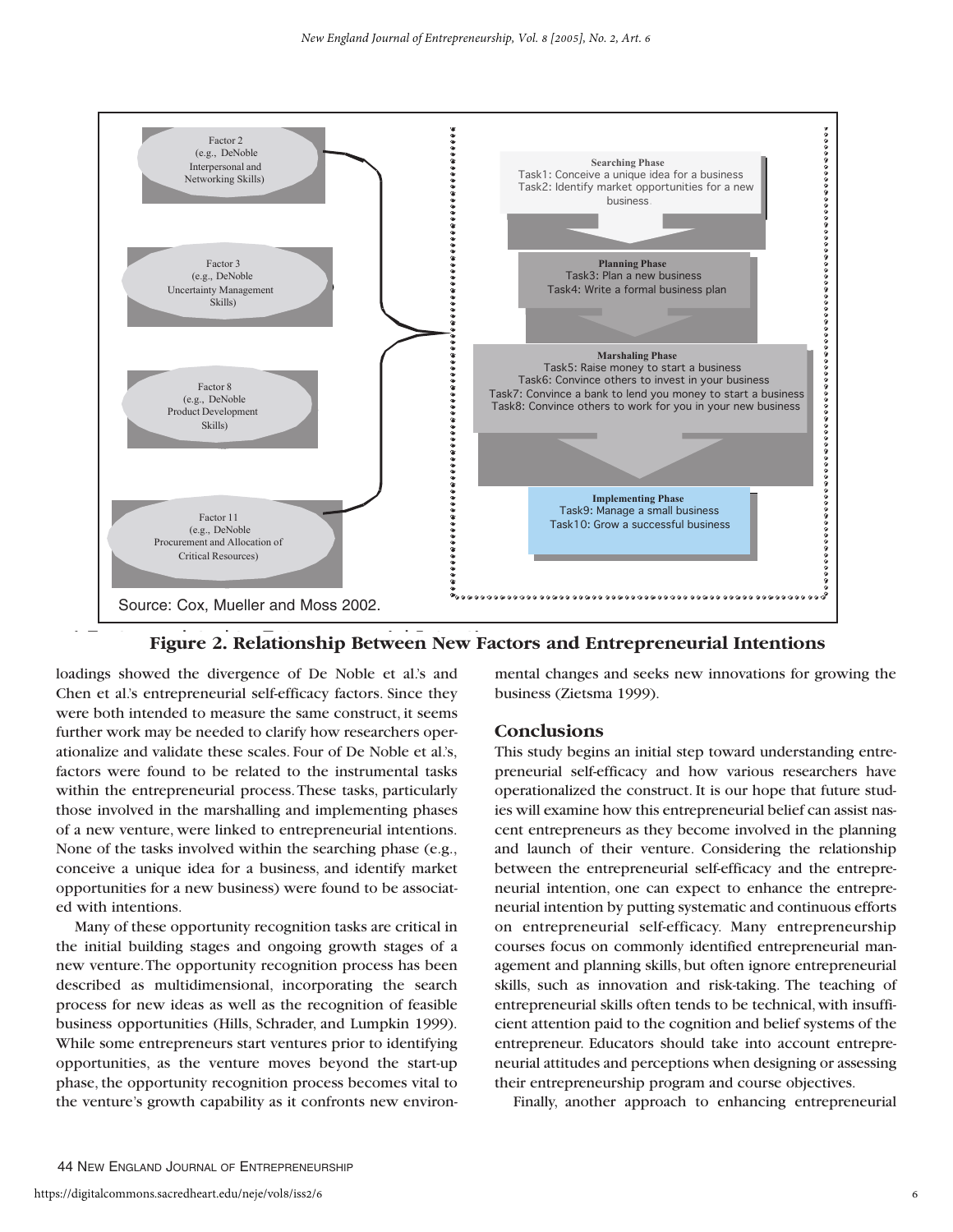## **Entrepreneurial Intentions Table 3. Influence on Four Phases and Corresponding Tasks on Entrepreneurial Intentions**

## **Model Summary**

| R.   | R Square Adjuste | d R<br>Square | Std. Error of<br>the Estimate |       |               |
|------|------------------|---------------|-------------------------------|-------|---------------|
|      |                  |               |                               |       | Sig. F Change |
| .545 | 297              | .253          | 1.0610                        | 6.716 |               |

## **Coefficients**

|                                                  | Unstandardized<br>Coefficients |       | Standardized<br>Coefficients |          | Sig. |
|--------------------------------------------------|--------------------------------|-------|------------------------------|----------|------|
|                                                  | B                              | Std.  | Beta $\beta$                 |          |      |
|                                                  |                                | Error |                              |          |      |
| (Constant)                                       | .883                           | .615  |                              | 1.436    | .153 |
| Searching-task1                                  | 6.735E-02                      | .144  | .059                         | .469     | .640 |
| Searching-task2                                  | 5.787E-02                      | .166  | .045                         | .349     | .727 |
| Planning-task3                                   | .192                           | .176  | .157                         | 1.093    | .276 |
| Planning-task4                                   | $-150$                         | .133  | $-.124$                      | $-1.125$ | .262 |
| Marshaling-task5                                 | .315                           | .132  | .285                         | 2.390    | .018 |
| Marshaling-task6                                 | $-.350$                        | .156  | $-.301$                      | $-2.241$ | .026 |
| Marshaling-task7                                 | 3.612E-02                      | .187  | .031                         | .193     | .847 |
| Marshaling-task8                                 | .124                           | .181  | .103                         | .681     | .497 |
| Implementing-task9                               | .705                           | .269  | .529                         | 2.627    | .009 |
| Implementing-task10                              | $-.300$                        | .266  | $-.222$                      | $-1.126$ | .262 |
| a Dependent Variable: Entrepreneurial Intentions |                                |       |                              |          |      |

self-efficacy is to study the environment of potential and actual entrepreneurs.An environment perceived to be more supportive will increase entrepreneurial self-efficacy because individuals assess their entrepreneurial capacities in reference to perceived resources, opportunities, and obstacles existing in their environment. Setting up a supportive environment in our classrooms that focus on essential entrepreneurial skills, tasks, and abilities may give future entrepreneurs the necessary competencies and confidence to launch and grow their own businesses within a marketplace that demands agility and continual innovation.

## **Recommendations for Future Measurement Research**

A cognitive perspective on entrepreneurship and individual entrepreneurs is currently being established to help build an important aspect of theoretical and empirical entrepreneurship research. One major facet of social cognition research involves the empirical measurement of cognitive style and entrepreneurship self-efficacy discussed in this article. In addition, we propose a broader perspective suggesting that to make further progress researchers must systematically construct reliable and valid empirical measurement tools prior to conducting further laboratory and field research. Baron (2004: 169) states that "entrepreneurship, as a field, can benefit greatly from expanding the array of conceptual tools at its disposal." Specifically, we propose that our current entrepreneurship research toolbox of measurement instruments focusing on cognitive measures of entrepreneurship readiness, potential, and behavior should be systematically compared and tested for reliability and validity. In particular, for cognitive constructs where two or more competing measuring instruments have been constructed and published, we propose that research studies should be designed to test these measures one against the other for reliability and validity.

We suggest that entrepreneurship researchers working from the cognitive perspective will benefit from employing more reliable and valid measurement instruments to better understand the cognitive constructs. Some construct measures that could be tested include the following entrepreneurship research topics: counterfactual thinking (Baron 2000);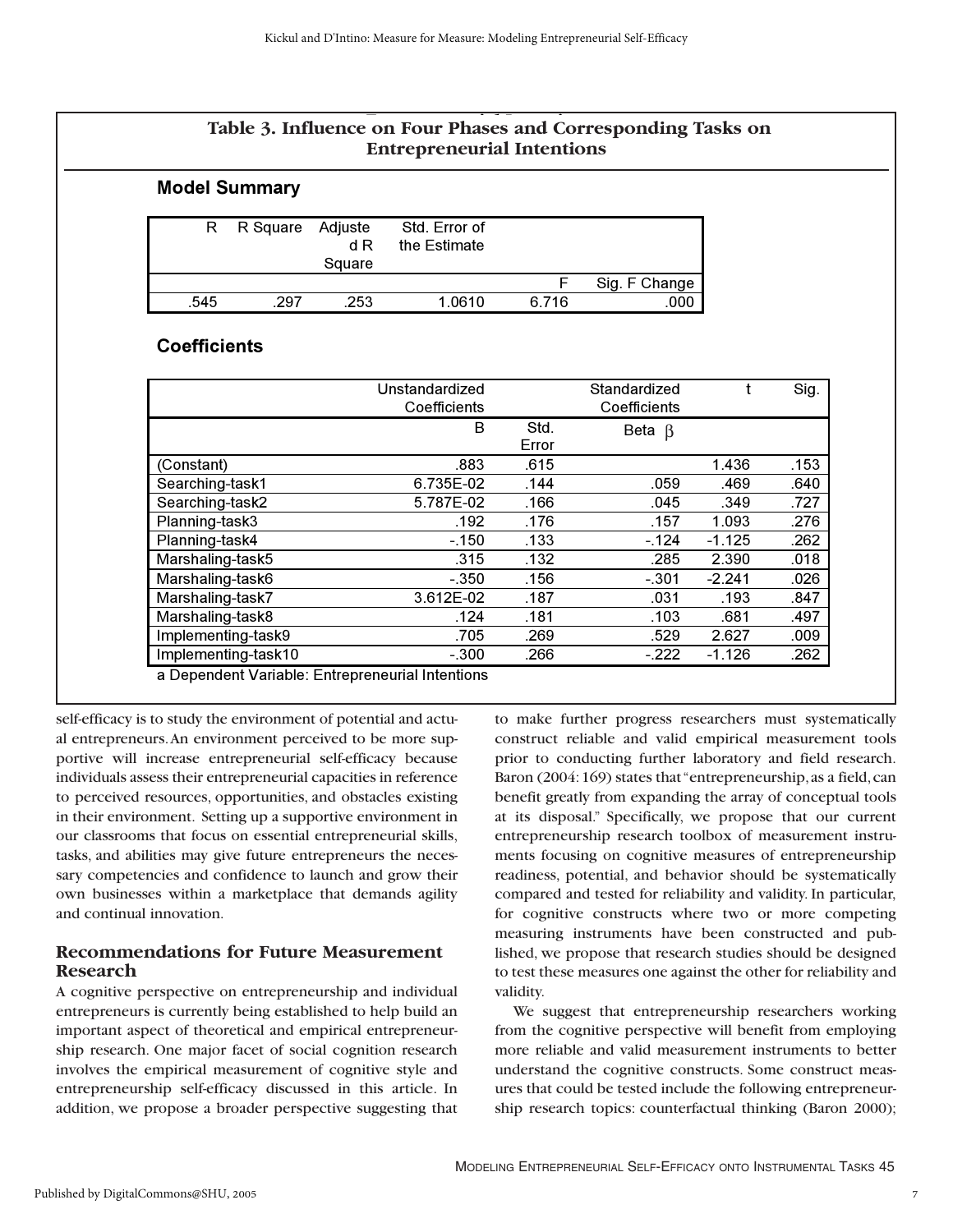creativity potential and creativity skills (creative intelligence); decision making—both systematic and heuristic strategic decisions (Forbes 2003); entrepreneurial alertness (Gaglio and Katz 2001); entrepreneurial scripts (Mitchell and Chesteen 1995); goal setting; opportunity recognition (Krueger 2000; Krueger and Dickson 1994); prospect theory (Baron 2004); perceptions of risk versus opportunity; puzzle and problem solving; regulatory focus theory (Brockner, Higgins, and Low 2004); self confidence; self-efficacy; selfmonitoring; specific functional entrepreneurial knowledge, skills, and abilities; social competence (Baron and Markman 2003); successful intelligence (Sternberg 2003); and the various positive and negative cognitive bias and error theories including optimistic thinking, illusion of control (Simon and Houghton 2002), the planning fallacy, and small and large number bias thinking. All of these entrepreneurial concepts involve perceptions about data and information storage, retrieval, processing, transformation, decision making, and entrepreneurial actions to start and grow new ventures.

We suggest that once researchers possess better empirical measurement instruments to conduct cognitive perspective research studies, we can move forward to study nascent and potential entrepreneurs systematically. Specifically, how they process data and information as they proceed through the new venture process, and learn more about patterns of venture success and nonsuccess. In addition, the more we learn about nascent and potential entrepreneurs in the field, the more information we will have to design improved education curriculum for university students enrolled in entrepreneurship courses. For example, if we can measure our student's cognitive styles and entrepreneurial self-efficacy at the beginning of an entrepreneurship course, and at the conclusion, we will begin to understand the effectiveness of our curriculum and teaching. More students are enrolling in entrepreneurship courses every year.We can contribute to their education by presenting research studies using the most reliable and valid measures possible for measuring cognitive processes of successful nascent entrepreneurs.

#### **References**

- Bird, B. 1988. Implementing entrepreneurial ideas:The case for intention. *Academy of Management Review* 13(3), 442–453. Bandura,A. 1977. *Social learning theory*. Englewood Cliffs, NJ: Prentice Hall.
- Bandura,A. 1982. Self-efficacy mechanism in human agency. *American Psychologist* 37(2), 122–147.
- Baron, R.A. 2000. Counterfactural thinking and venture formation: the potential effects of thinking about "what might have been." *Journal of Business Venturing* 15: 275–294.
- Baron, R.A. 2004.The cognitive perspective: a valuable tool for answering entrepreneurship's basic "why" questions.*Journal of Business Venturing* 19: 169–172.
- Baron, R.A., and Markman, G. D. 2003. Person-entrepreneurship fit: the role of individual difference factors in the venture formation. *Journal of Business Venturing* 18: 41–60.
- Boyd, Nancy G., and Vozikis, George S. 1994.The influence of self-efficacy on the development of entrepreneurial intentions and actions. *Entrepreneurship:Theory & Practice* 18(4), 63–78.
- Brockner, J., Higgins, E.T., and Low, M. B. 2004. Regulatory focus theory and the entrepreneurial process. *Journal of Business Venturing* 19: 203–220.
- Chen, C. C., Greene, P. G. , and Crick A. 1998. Does entrepreneurial self-efficacy distinguish entrepreneurs from managers? *Journal of Business Venturing* 13, 295–316.
- Comrey,A. L. 1973. *A first course in factor analysis.* New York:Academic Press.
- Cooper, A.,Woo, C., and Dunkelberg,W. 1988. Entrepreneurs' perceived chances for success.*Journal of Business Venturing* 3: 97–108.
- Cox, L.W., Mueller, S., and Moss, S. 2002.The impact of entrepreneurship education on entrepreneurial self-efficacy. *International Journal of Entrepreneurship Education* 1(2).
- Crant, J.M. 1996.The proactive personality scale as a predictor of entrepreneurial intentions.*Journal of Small Business Management* 34: 42–49.
- De Noble, A., Jung, D., and Ehrlich,S. 1999. Entrepreneurial self-efficacy:The development of a measure and its relationship to entrepreneurial action. In R.D. Reynolds,W.D. Bygrave, S. Manigart, C.M. Mason, G.D. Meyer, H.J. Sapienze, and K.G. Shaver, eds., *Frontiers of Entrepreneurship Research.* Waltham, MA: P&R Publication Inc., 73–78.
- Forbes, D. P. 2005.The effects of strategic decision making on entrepreneurial self-efficacy. *Entrepreneurship Theory and Practice* 29 (5), 599–626.
- Gaglio, C.M., and Katz, J.A. 2001.The psychological basis of opportunity identification: entrepreneurial alertness. *Journal of Small Business Economist* 16: 95–111.